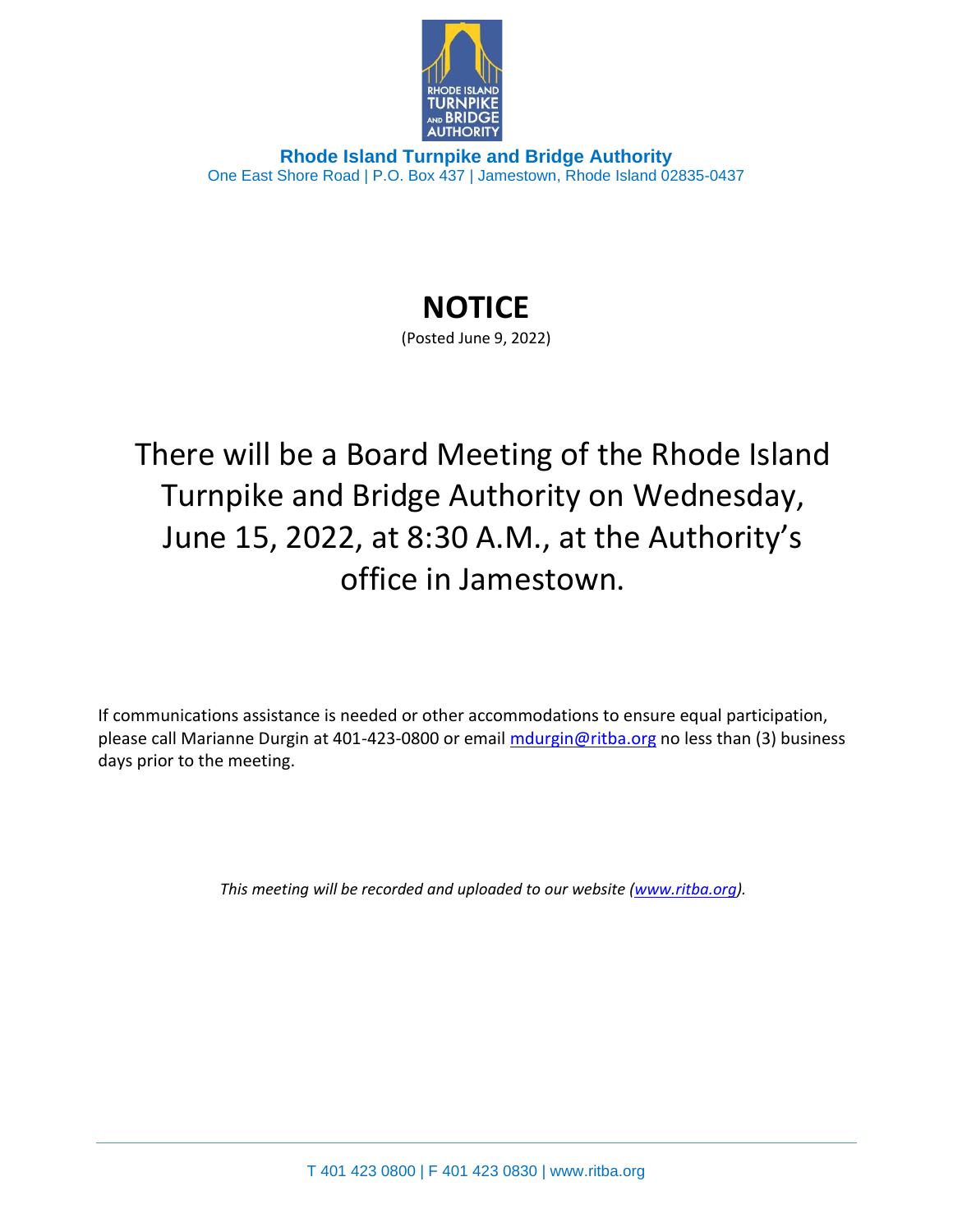

## **Rhode Island Turnpike and Bridge Authority** One East Shore Road | P.O. Box 437 | Jamestown, Rhode Island 02835-0437

Board Meeting Agenda June 15, 2022 8:30 AM

1. Call to Order: James K. Salome, Chair 2. Public Comment: 3. Approval: Minutes of the May 25, 2022 Annual Meeting 4. Discussion, Vote, Resolution thanking Judith M. Morse for her distinguished public service or Other Action: 5. Discussion, Vote, Legislative Bill to Extend Time for Payment of Tolls or Other Action: 6. Discussion, Vote, Extension of Contract 11-13 – E-ZPass Back Office Services or Other Action: 7. Discussion, Vote, Pre-Authorization for WSP Task Order - Phase 2 Final Design and Bid or Other Action: Phase Services for All-Electronic Tolling Conversion 8. Discussion, Vote, Purchase Order for Parking Lot Sealing and Restriping or Other Action: 9. Discussion: Selection of On-Call Electrical Contractors 10. Discussion, Vote, Resolution – Renewal and Replacement Fund Requirement or Other Action: 11. Discussion, Vote, Agreement with Union Addressing Wage/Healthcare Reopener – CBA or Other Action: 2020 - 2023 12. Discussion, Vote, FY 2023 Annual Budget or Other Action: Director of Engineering: Capital Projects – Status Report